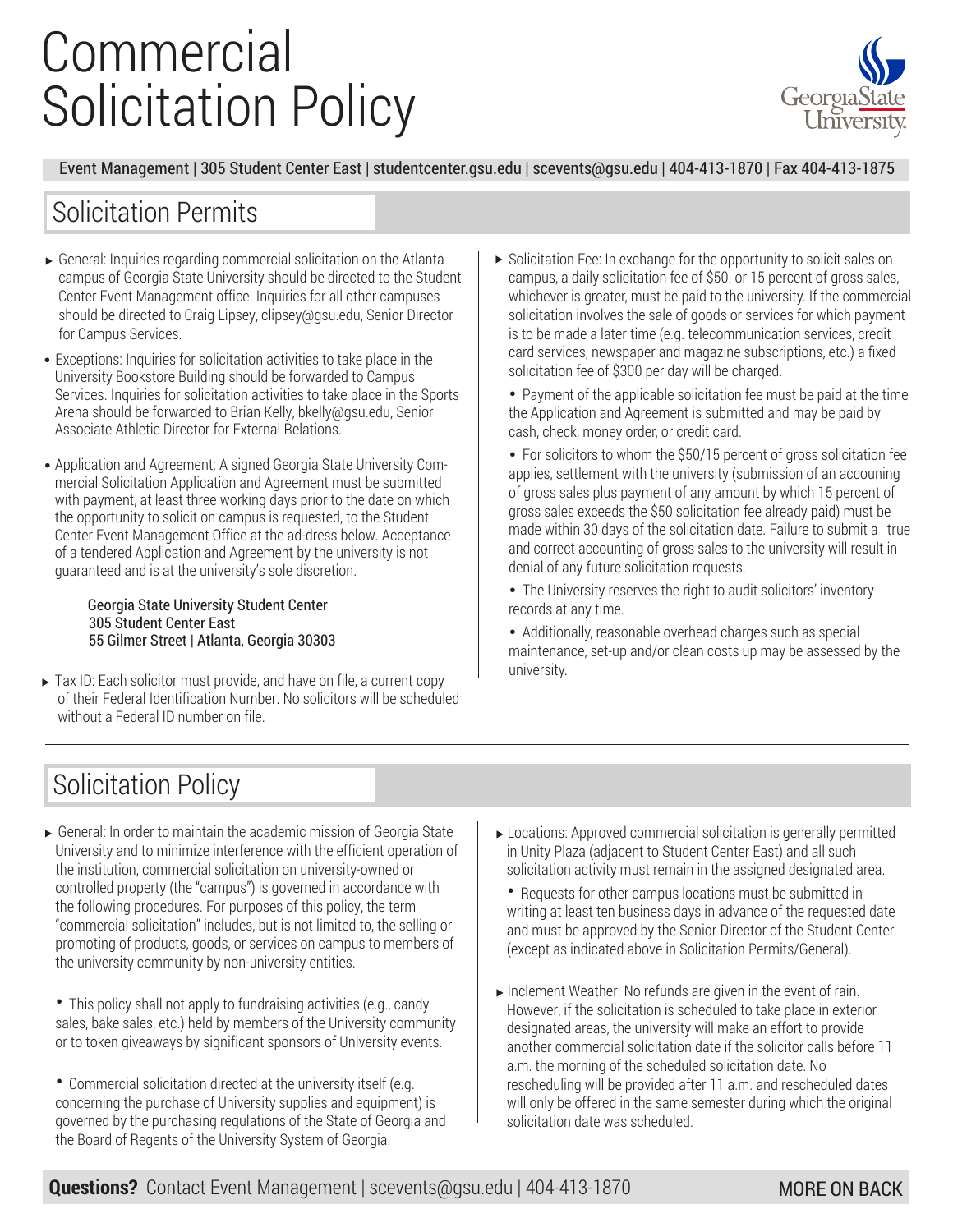- ▶ Table & Chairs: One table and two chairs will be provided to each authorized Solicitor. All items for sale or display must fit on the table provided and no additional tables or chairs are permitted except with written university approval. Requests for additional equipment must be made in writing on the Application and Agreement for Commercial Solicitation.
- Electricity, Sound & Visuals: Some designated solicitation areas may have access to electricity. However, no amplified sound, open air sound or projected visuals are permitted. Solicitors may use personal listening or viewing devices with headphones to display and market products and services.
- License & Permits: Solicitors are solely responsible for obtaining all necessary licenses and permits required for the distribution and sale of the services and products for which they will solicit customers on campus.
- Taxes: Solicitors are solely responsible for collecting and paying all applicable taxes due as the result of selling products and services on campus.
- Compliance: Solicitors are responsible for complying with all applicable university policies and local, state and federal laws. Further, solicitors must abide by all applicable fire and safety codes and are subject to being closed by the Fire Marshall without obligation by the university.
- University Name and Logos: Solicitors may not use the university name or logos to promote products or services. Solicitors may not sell products bearing the Georgia State University name, logo, and/or image without prior written approval of the university.
- ▶ Products and Services: No products or services may be sold which duplicate or are substantially similar to those sold or provided by the university without written university approval.
- Damage: Solicitors may not injure, mar or in any way deface the university campus and shall not cause or permit anything to be done whereby the university campus shall be in any way injured, marred or defaced. Solicitors may not drive or permit to be driven, nails, tacks, or screws into campus surfaces and may not make or allow to be made any alterations of any kind to the university campus.
- Solicitors are jointly and severally liable for damage they or their employees or guests cause on campus.
- Security: Solicitors are solely responsible for the security of their property and products. The university shall have no financial responsibility for lost, damaged or stolen property.
- No Endorsement: The university does not endorse nor assume any liability for the quality of products sold by solicitors.
- Assignment: Agreements to permit commercial solicitation may not be assigned by solicitors to any other person or entity without the advance written agreement of the university.
- ► Trash removal: Solicitors are responsible for removing from campus all trash and debris present as the result of solicitor's commercial solicitation on campus. Solicitor must leave the university campus in the same condition it was in prior to use by Solicitor.
- Unauthorized Solicitation: Appropriate action will be taken to cease unauthorized commercial solicitation on campus. If the unauthorized commercial solicitor is a university student or employee, such action may include discipline in accordance with appropriate university policies.
- $\triangleright$  Violations: In the event of violation by a solicitor, the University may choose, in its sole discretion, to give a solicitor a verbal warning, or to terminate the agreement without refund. If the university gives a solicitor a verbal warning about a violation, failure to immediately cure the default/violation will result in automatic termination of the agreement without a refund.
- No refunds shall be made for reservations canceled by the university as the result of solicitor violations.
- Appeals: Persons wishing to appeal denial of a solicitation Application or of sanctions imposed by the university may do so by submitting a written appeal to the Vice President of Student Affairs within five days of the date of the action they wish to appeal.
- Applicable Solicitation Activities: This policy applies to commercial solicitation conducted on campus by organizations or businesses not affiliated with the university. Fundraising activities conducted by university departments or student organizations are subject to separate university policies applicable to such affiliated groups.